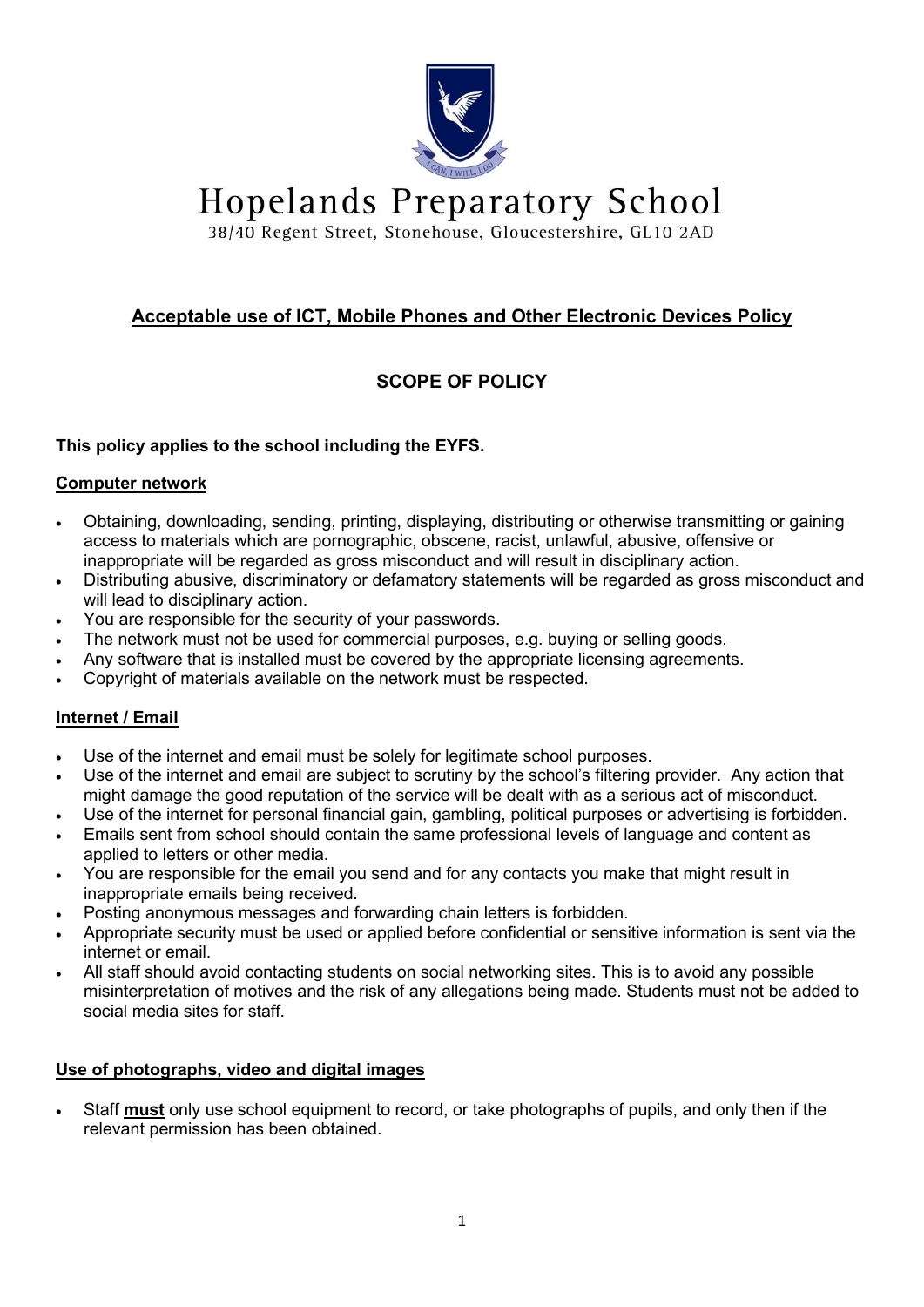## **Mobile Phones**

## **Use of Work Mobile Phones during the working day**

- Professional tone to be used in all phone calls made and text messages sent using work phones. Personal calls, other than in an emergency, are forbidden on work phones.
- Calls and contact to pupils and parents should be restricted to the hours of 8.00 am to 6.00 pm and only using school telephones or school mobile telephones. Staff must not share their personal contact details.
- Direct contact with pupils by telephone calls or text messages is limited to essential service needs only.

#### **Use of Personal Mobile Phones during the working day**

- To ensure the safety and welfare of children in our care personal mobile phones, cameras and video recorders must not be used when children are present.
- All mobile phones must be kept in a secure place (not in a pocket), switched off and not be accessed throughout contact time with the children.
- In exceptional circumstances, which have been discussed and agreed with a member of the leadership team, staff may keep their phone switched on and accessible as long as they use their phone out of view of children, i.e. in a room designated for staff, e.g. the staff room or an office.
- During school visits mobile phones should be used away from the children and for emergency purposes only.
- Photographs or images of any children within our care may only be taken following parental consent and only using one of the school cameras / IT equipment. These images should remain within this setting or be shared only with the parents of the child concerned.
- Personal mobiles, cameras or video recorders cannot be used to record classroom activities. ONLY school property can be used for this.
- School photographs and recordings can only be transferred to and stored on a school computer.
- Children are not allowed to have mobile phones in school. If children bring a phone to school, they should take it to the school office where it will be kept until the end of the school day.
- Children have their photographs taken to provide evidence of their achievements for their development records (The Early Years Foundation Stage, EYFS 2007).
- Staff, visitors, volunteers and students are not permitted to use their own mobile phones to take or record any images of school children for their own records during the school day.
- Employees accessing emails using either their personal or business mobile phones should have the appropriate secure systems in place to ensure should their phone be lost or stolen the data cannot be accessed without a password or pin.
- Employees should not access social networking sites via their mobile phones (business or personal phones) during working hours.
- Employees should not provide parents or pupils with their personal mobile phone number.

## **Social Media**

Social Media is used increasingly across society and is recognised as a hugely valuable communication tool. However, the open nature of the internet means that social networking sites can leave teachers vulnerable if they fail to observe a few simple precautions. This policy is designed to protect school staff and pupils from potential harm or from becoming victims of radicalisation, extremism and malicious, upsetting or inadvisable contact. (For detailed explanations please see the School Safeguarding Policy)

- Staff members **must not** identify themselves as employees of the school in their personal webspace apart from professional websites such as LinkedIn. This is to prevent information on these sites from being linked with the school and to safeguard the privacy of staff members, particularly those involved in providing sensitive frontline services.
- Staff members **must not make contact through any personal ICT or social medium with any pupil**, whether from our school or any other school, unless the pupil<sup>\*</sup> is your own family member OR an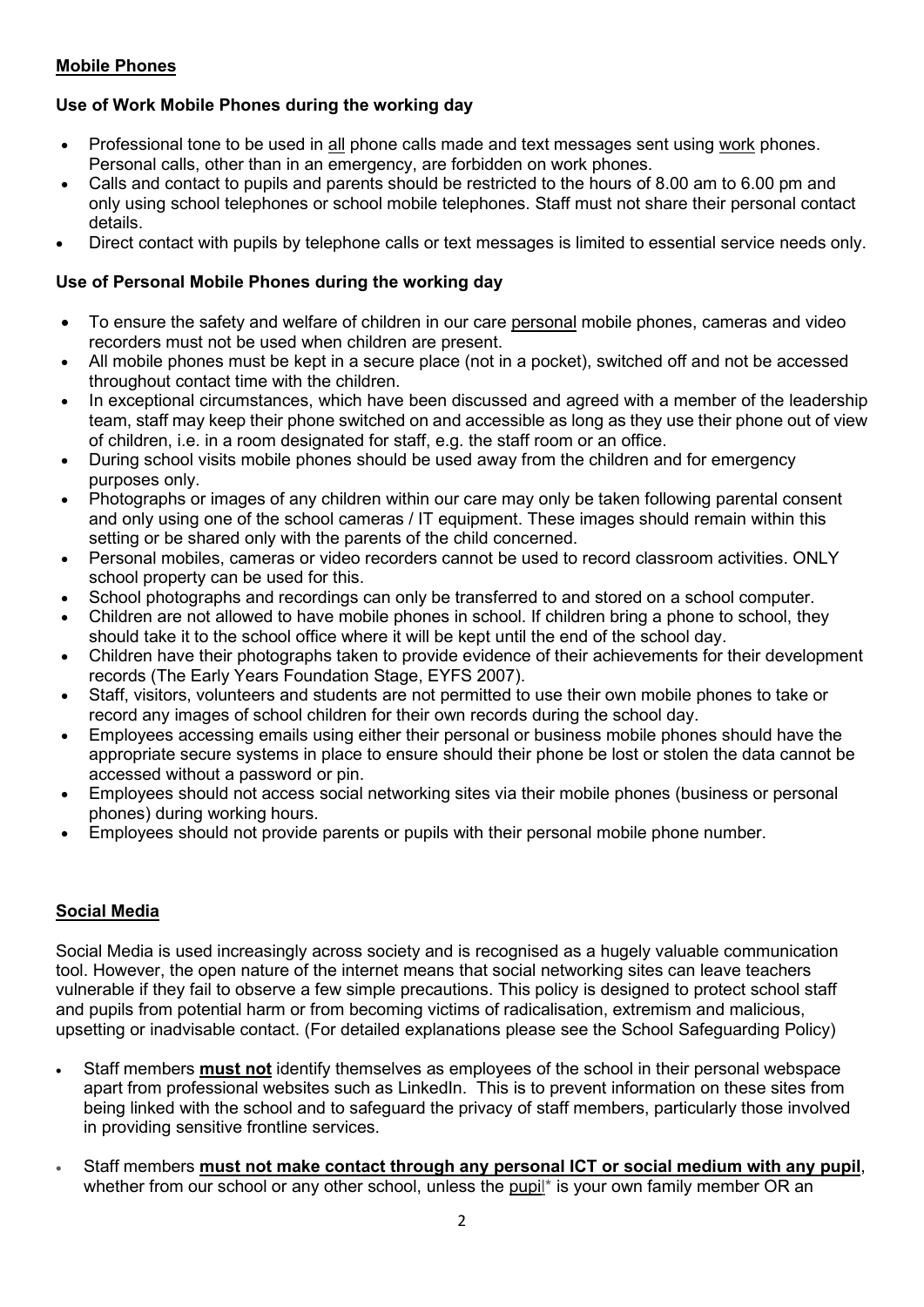existing close family friend. School does not expect staff members to discontinue contact with their own family members or significant family friends via personal social media, however care should be taken not to communicate with friends of the family member who may be school pupils.

- Staff **must not have social media contact with any pupils' family members (parents/carers)** This is in-line with the NASUWT teachers' union and other unions which say that teachers should never under any circumstances accept Facebook friend requests from parents of a pupil.
- If staff members need to communicate with pupils for work purposes, they can only do so through the official school email or school mobile 'phone. Personal email addresses/phone numbers **must not** be shared with pupils or parents.
- Staff members **must decline 'friend requests' from pupils** they may receive in their personal social media accounts. Pupils/parents will be informed that this will be the case on induction.
- On leaving school employment, staff members **must not** contact pupils by means of personal social media sites. Similarly, staff members must not contact pupils from their former schools by means of personal social media.
- Any information staff members have access to as part of their employment, including personal information about pupils and their family members, colleagues, County Council staff and other parties and service or County Council corporate information must not be discussed on their personal webspace or social media sites.
- Photographs, videos or any other types of image of pupils and their families or images depicting staff members who can be identified as school staff must not be published on personal webspace or social media sites.
- School email addresses and other official contact details must not be used for setting up personal social media accounts or to communicate through such media.
- Staff members must not edit open access online encyclopaedias such as *Wikipedia* in a personal capacity at work. This is because the source of the correction will be recorded as the employer's IP address and the intervention will, therefore, appear as if it comes from the employer itself.
- School logos or brands must not be used or published on personal webspace/social media sites (apart from professional websites such as LinkedIn)
- School does not permit personal use of social media or the internet during core contracted work hours. Access to social media sites for personal reasons is not allowed between 9am and 4.15pm (apart from during lunch breaks). Staff members are expected to devote their contracted hours of work to their professional duties.
- **Caution** is advised when inviting work colleagues to be 'friends' on personal social networking sites. Social networking sites blur the line between work and personal lives, and it may be difficult to maintain professional relationships or it might be just too embarrassing if too much personal information is known in the work place. Staff **must not** use social media and the internet in any way to attack, insult, abuse or defame pupils, their family members, colleagues, other professionals, other organisations.
- Staff members **are advised to set the privacy levels of their personal social media sites as strictly as they can** and to opt out of public listings on social networking sites to protect their own privacy. Staff members should keep their passwords confidential, change them often and be careful about what is posted online; it is not safe to reveal home addresses, telephone numbers and other personal information. It is a good idea to use a separate email address just for social networking so that any other contact details are not given away.